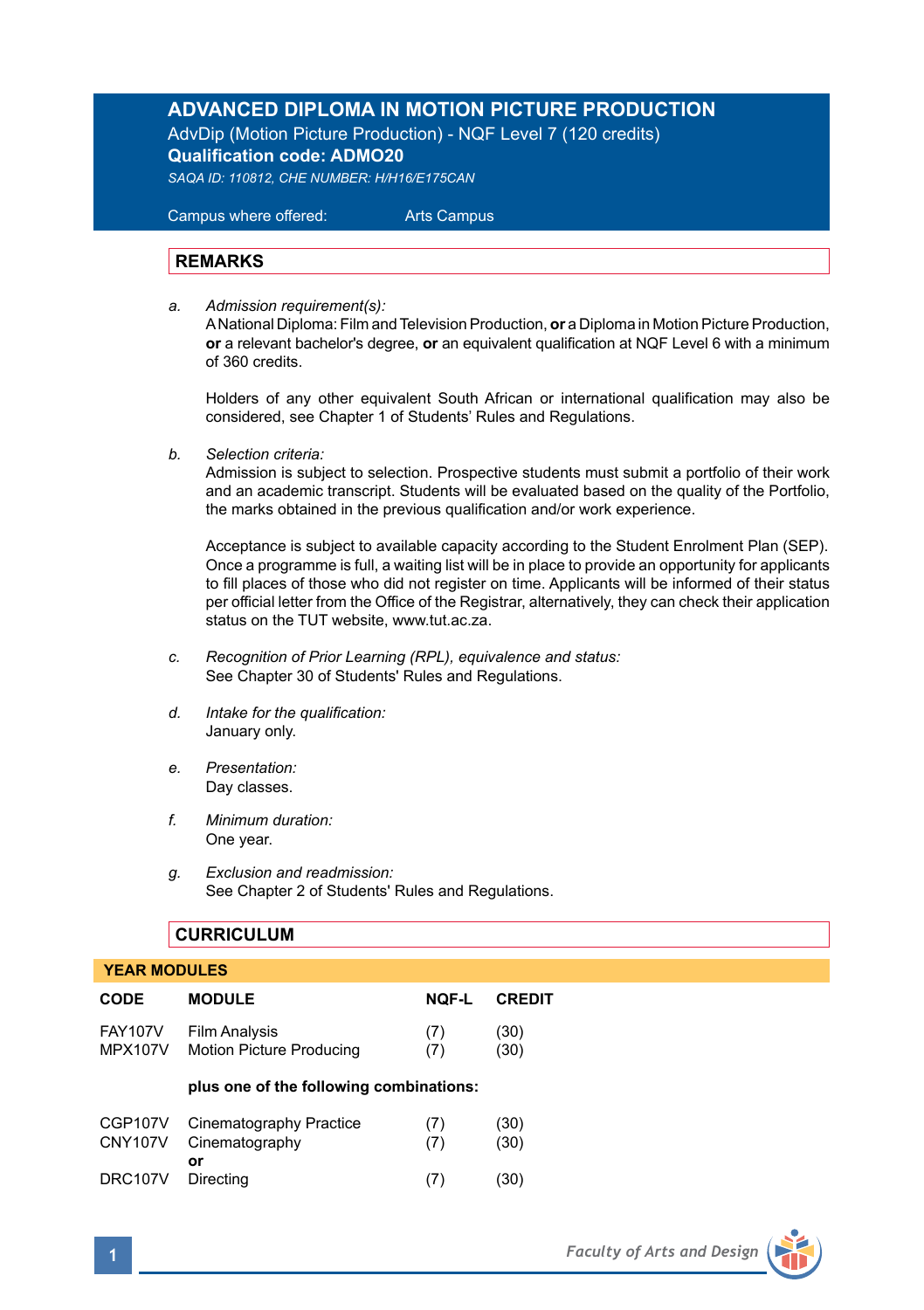| DRP107V              | <b>Directing Practice</b>     | (7) | (30) |
|----------------------|-------------------------------|-----|------|
|                      | ٥r                            |     |      |
| EDN107V              | Editing                       | (7) | (30) |
| EDP107V              | <b>Editing Practice</b>       | (7) | (30) |
|                      | or                            |     |      |
| SCW <sub>107</sub> V | Scriptwriting                 | (7) | (30) |
| <b>SWR107V</b>       | <b>Scriptwriting Practice</b> | (7) | (30) |
|                      |                               |     |      |
|                      |                               |     |      |

TOTAL CREDITS FOR THE QUALIFICATION: **120**

# **MODULE INFORMATION (OVERVIEW OF SYLLABUS)**

The syllabus content is subject to change to accommodate industry changes. Please note that a more detailed syllabus is available at the department or in the study guide that is applicable to a particular module. At time of publication, the syllabus content was defined as follows:

## **C**

### **CINEMATOGRAPHY (CNY107V) CONTINUOUS ASSESSMENT**

#### *(Module custodian: Department of Visual Communication)*

This module introduces students to advanced cinematographic lighting and shooting techniques, as well as an advanced understanding of using the camera to tell a motion picture story within differing genres. (Total notional time: 300 hours)

# **CINEMATOGRAPHY PRACTICE (CGP107V) CONTINUOUS ASSESSMENT**

#### *(Module custodian: Department of Visual Communication)*

This module requires students to perform cinematography at an advanced level. Students must demonstrate advanced cinematographic lighting and shooting techniques, as well as an advanced understanding of using the camera to tell the story within different genres. (Total notional time: 300 hours)

### **D**

#### *(Module custodian: Department of Visual Communication)*

This module introduces students to advanced script analysis for film and video directing, advanced techniques for blocking actors for film and video directing and advanced techniques for staging the camera. (Total notional time: 300 hours)

# **DIRECTING PRACTICE (DRP107V) CONTINUOUS ASSESSMENT**

# *(Module custodian: Department of Visual Communication)*

During the course of this module, students must do advanced script analysis for film and video directing, advanced techniques for blocking actors for film and video directing and advanced techniques for staging the camera during practical exercises and projects. (Total notional time: 300 hours)

### **E**

# *(Module custodian: Department of Visual Communication)*

This module introduces students to advanced emotive editing techniques for film and video, professional postproduction finishing techniques, as well as various advanced workflow for postproduction management. (Total notional time: 300 hours)

### **EDITING PRACTICE (EDP107V) CONTINUOUS ASSESSMENT**

# *(Module custodian: Department of Visual Communication)*

During the course of this module, students will perform editing on various exercises and practical projects. All editing exercises and projects must illustrate advanced emotive editing techniques for film and video, professional postproduction finishing techniques, as well as various advanced workflow for postproduction management. (Total notional time: 300 hours)

# **DIRECTING (DRC107V) CONTINUOUS ASSESSMENT**

# **EDITING (EDN107V) CONTINUOUS ASSESSMENT**